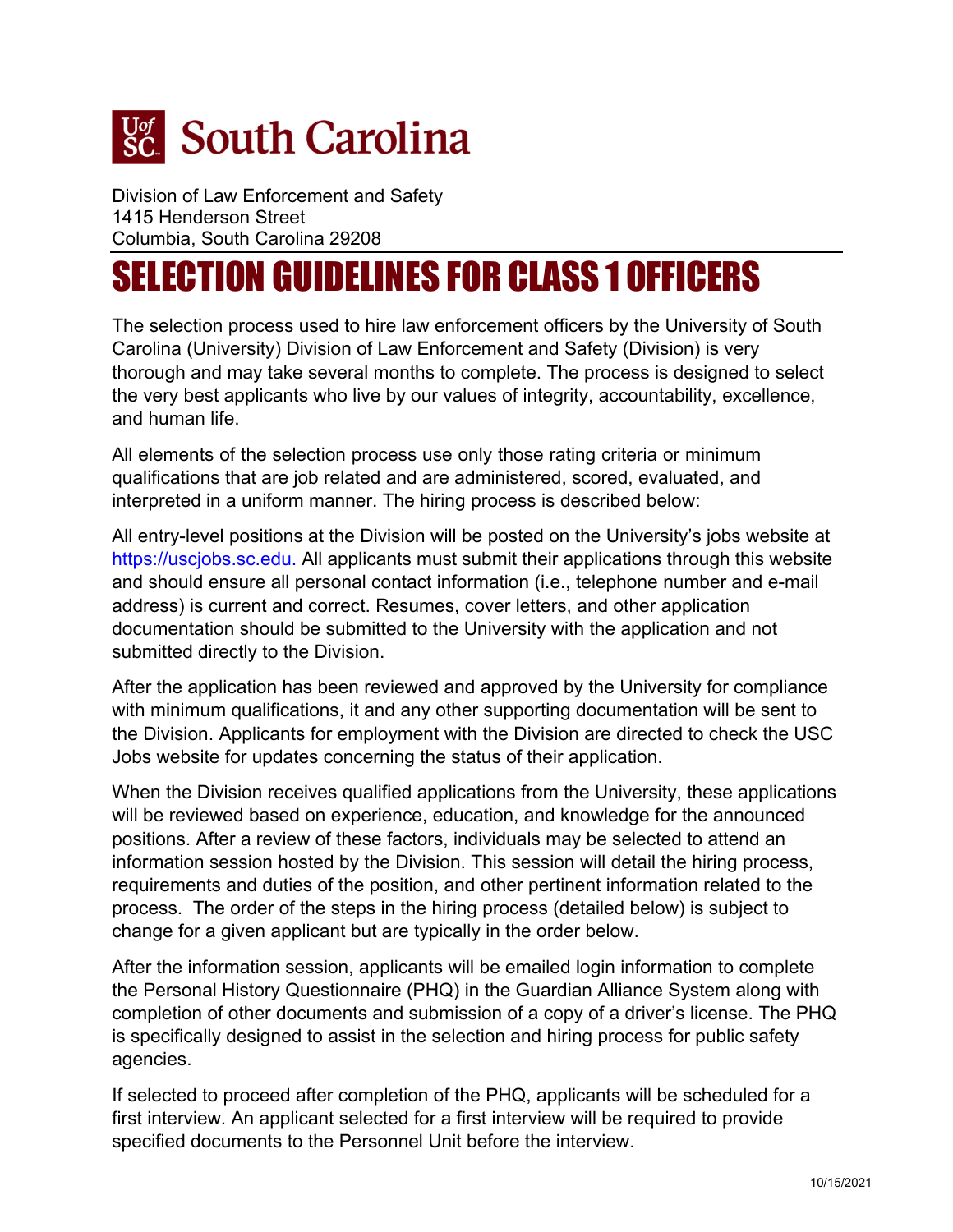After the first interview, there will be a review of the applicant's paperwork, relevant experience, and recommendations from the interview panel members. Based on these results, applicants may be scheduled for a pre-employment polygraph examination. Applicants will be provided the topical areas for questioning prior to taking the polygraph examination.

Next, if selected to proceed, a thorough background investigation will be completed on the applicant. It is important for the applicant to notify their references that an investigator will be conducting interviews (both by phone and in-person), and to respond to requests for contact promptly.

Next, if an applicant is selected to proceed, he/she will take a personality questionnaire and be scheduled for an interview with a psychologist who specializes in law enforcement-related evaluations. This interview may require up to an hour and a half.

The next phase will require the applicant to take the National Police Officer Selection Test (POST). The POST is an entry-level test that measures arithmetic, reading comprehension, grammar, and incident report writing. Noncertified sworn law enforcement applicants will also take the Physical Ability Test (PAT) required by the South Carolina Criminal Justice Academy (SCCJA). More information about the PAT can be found here: SCCJA [Physical Ability](https://sccja.sc.gov/training-support/physical-ability-test) Test.

The next phase, if selected, will be an interview with members of the Division's Command Staff. This interview is scheduled Monday through Friday during business hours and may require up to one hour. If other documents are required for the selection process, an applicant will be asked to provide them to the Division at this time.

Lastly, there is a final review of the applicant's qualifications, documentation, interview scores, and testing results. Based on this review, applicants may be selected for a final interview with the Chief of Police. This interview may require up to an hour. Within two business days of this meeting, an applicant can expect a decision regarding an offer of employment.

If an offer of employment is made, all law enforcement officer applicants will be scheduled for a physical evaluation by a qualified medical provider. All applicants, regardless of position, will be required to submit to a drug screening. After a final offer of employment is made, an applicant will generally be scheduled for an employment start date within two to four weeks of the final interview.

The employment start date usually corresponds to the start of a University pay period; therefore, there is limited flexibility on this date. However, if conflicts regarding the start date exist, they may be discussed with the Division's Personnel Unit. If the applicant is anticipating more than two days of planned leave during the first six months of employment, the applicant should discuss this matter with the Division's Personnel Unit so scheduling adjustments can be considered.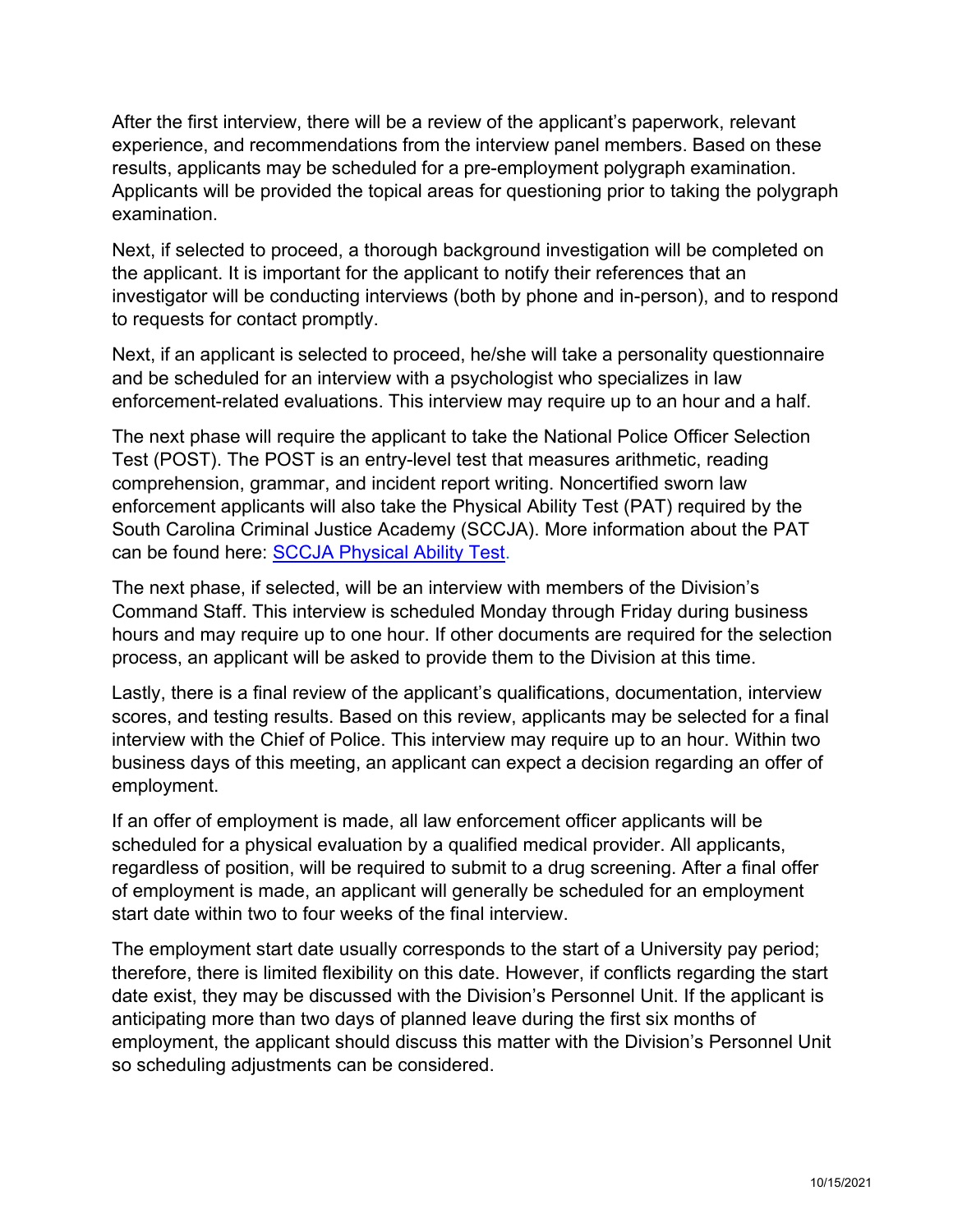# **Starting Salary**

The pay schedule for all sworn positions within the Division are set by the University's Office of Salary Administration and is non-negotiable.

#### **Signing Bonus for Class 1 Law Enforcement Officer Positions**

**There is a \$7500 signing bonus for an applicant currently working and certified as a Class 1 Law Enforcement Officer by the South Carolina Criminal Justice Academy or have been inactive with a law enforcement agency for less than 12 months and able to have Class 1 Certification immediately reinstated upon hire.**

Once hired, the officer will receive \$1750 after successfully completing field training, \$750 after successful completion of 1st year anniversary, \$2500 after successful completion of 2nd year anniversary, and \$2500 after successful completion of 3rd year anniversary. Current University of South Carolina (USC) Police Department officers or officers who have been separated from the USC Police Department for less than 12 months are not eligible for the signing bonus.

The award of a bonus is at the discretion of the USC Police Department, with final approval from the Vice President for Human Resources or their designee. The failure to receive a bonus may not be grieved through the University or state grievance processes for staff and administrators.

**Additional Pay for Working Rotating / Weekend Patrol Schedule** Patrol officers are typically assigned to rotating 12 hours shifts. Currently, patrol officers assigned to 12-hour shifts receive an additional \$4000 for working a rotating schedule, which is not part of the base salary.

# **ENTRY LEVEL SALARIES FOR LAW ENFORCEMENT OFFICERS**

*\$42,510 plus \$4,000 additional rotating schedule pay = \$46,510 (Entry level officer who is not previously or already certified starts at \$42,510 and later begins receiving the \$4,000 rotating schedule pay after certification with the initiation of field training)*

*\$44,635 plus \$4,000 additional rotating schedule pay = \$48,635 (Entry Certified officer with less than 2 years police experience after initial field training)*

*\$46,867 plus \$4,000 additional rotating schedule pay = \$50,867 (Entry certified officer with 2 years of police experience)*

*\$49,210 plus \$4,000 additional rotating schedule pay = \$53,210 (Entry certified officer with 3 years of police experience)*

*\$51,671 plus \$4,000 additional rotating schedule pay = \$55,671 (Entry certified officer with 4 years of police experience)*

*\$54,254 plus \$4,000 additional rotating schedule pay = \$58,254 (Entry certified officer with 5 years of police experience)*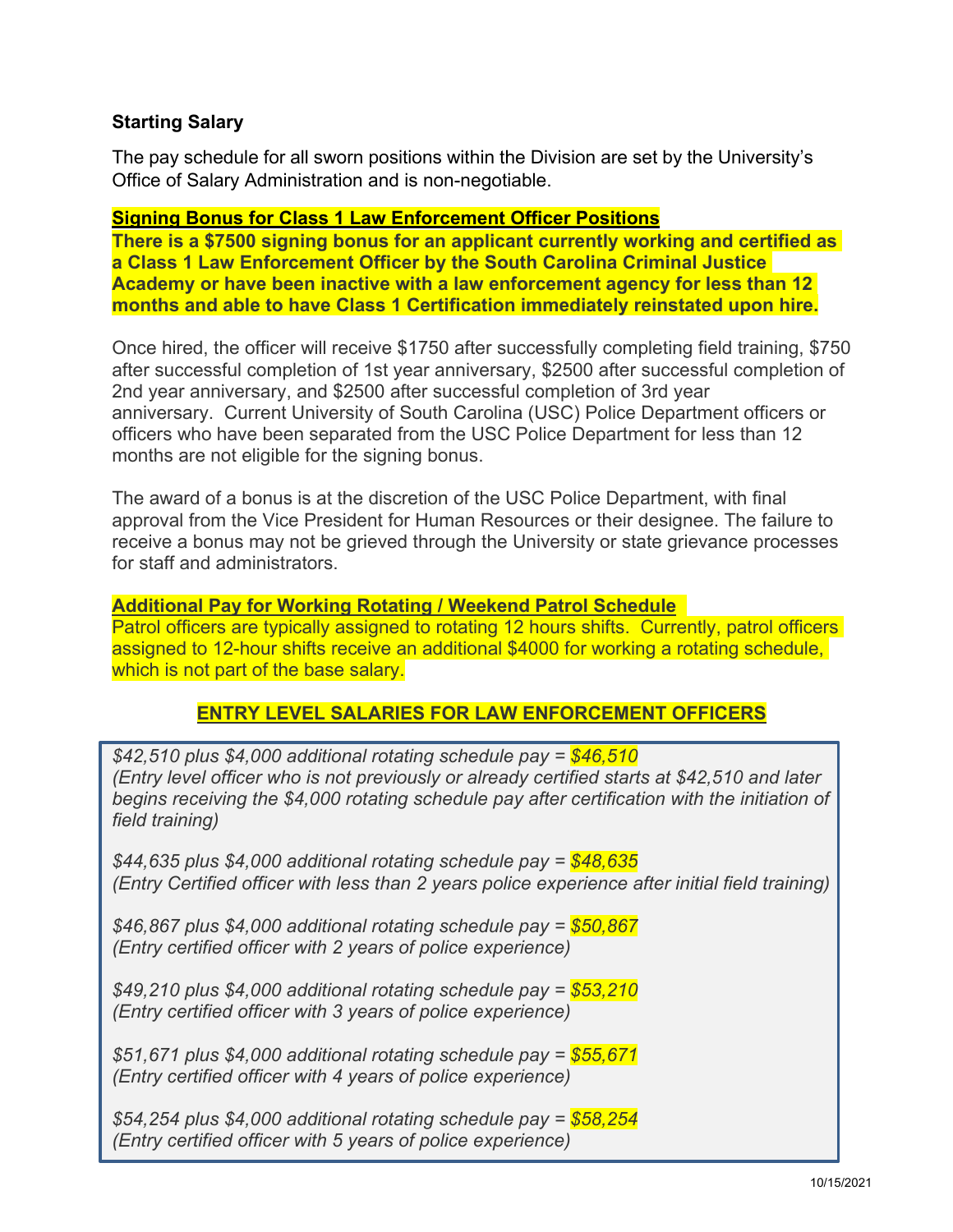## **Future Advancement Opportunities**

| <b>Position</b>    | <b>Salary</b> | $%$ Inc |
|--------------------|---------------|---------|
| Corporal           | 58,323        | 7.5%    |
| Corporal (1 YIR)   | 59,781        | 2.5%    |
| Corporal (3 YIR)   | 61,276        | 2.5%    |
| Corporal (5 YIR)   | 62,808        | 2.5%    |
| Sergeant           | 67,832        | 8.0%    |
| Sergeant (1 YIR)   | 69,189        | 2.0%    |
| Sergeant (3 YIR)   | 70,573        | 2.0%    |
| Sergeant (5 YIR)   | 71,984        | 2.0%    |
| Lieutenant         | 78,103        | 8.5%    |
| Lieutenant (1 YIR) | 79,665        | 2.0%    |
| Lieutenant (3 YIR) | 81,258        | 2.0%    |
| Lieutenant (5 YIR) | 82,883        | 2.0%    |
| Captain            | 88,685        | 7.0%    |
| Captain (1 YIR)    | 90,459        | 2.0%    |
| Captain (3 YIR)    | 92,268        | 2.0%    |
| Captain (5 YIR)    | 94,113        | 2.0%    |

 *(YIR = year(s) in rank)*

#### **Frequently Asked Questions**

## **Are there exclusions that would prohibit me from becoming a police officer at UofSC?**

- $\checkmark$  No use of marijuana illegally in the previous 12 months;
- $\checkmark$  No cocaine or other illegal drug use in the past 2 years;
- $\checkmark$  No felony conviction or other conviction for a crime carrying a term of imprisonment of more than 1 year;
- $\checkmark$  No conviction of Criminal Domestic Violence;
- $\checkmark$  No conviction of DUI or leaving the scene of a collision in past 5 years; and
- $\checkmark$  No illegal transfer of alcohol to a minor in past 1 year.

**What benefits are associated with these positions?** These positions have South Carolina state employee benefits which include health insurance, enrollment in the South Carolina Police Officers Retirement System programs, tuition assistance program, paid leave (annual and sick), and paid holidays (as defined by the University). The Division also offers free gym memberships. More information about the benefits [package](https://www.sc.edu/about/offices_and_divisions/human_resources/benefits/index.php) can be found on [the](https://www.sc.edu/about/offices_and_divisions/human_resources/benefits/index.php) UofS[Cwebsite.](https://www.sc.edu/about/offices_and_divisions/human_resources/benefits/index.php)